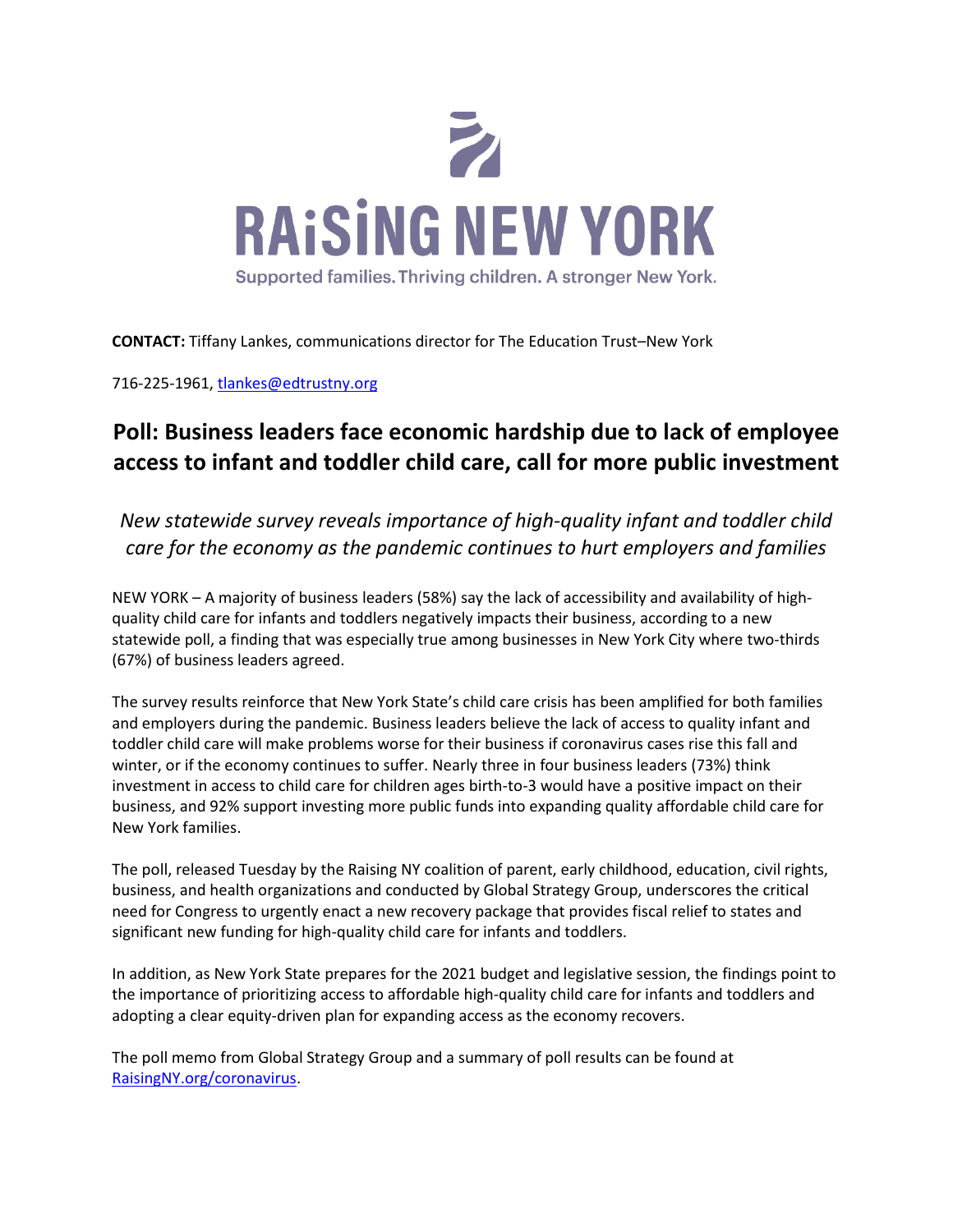"The results of the survey highlight a growing problem for employers and employees across New York State," *said Heather C. Briccetti, Esq., president and chief executive officer of The Business Council of New York State and co-chair of Raising NY.* "We need to address the issue so that parents aren't forced out of work due to a lack of child care."

"The pandemic has really exposed that child care is no longer a personal issue, it is a business issue," *said Christine Sharkey, president of Corning Enterprises. "*It affects productivity. It affects our ability to attract and retain talent. Investment in child care is critical not just to support today's workforce and businesses, but it positions the next generation for success and it makes all the difference for employers like Corning."

Among key poll findings:

- **Loss in revenue has created additional challenges for business leaders, who are experiencing even heavier financial burdens.** Just 16% of employers said they had difficulty making payroll for their employees prior to the coronavirus pandemic; now it is about half (46%). One in four (27%) business leaders say that they are at risk of closing in the next six months – most alarmingly among business leaders of color (33%) and those in New York City (32%).
- **Resources for quality child care are crucial.** Of those who say their business is at risk, nearly two thirds (65%) say financial assistance to cover child care costs for employees would be very helpful for their business, and this is especially true among employers in New York City (73% very helpful), which was devastated in the early months of the pandemic from both a financial and public health standpoint.
- **Over half of business leaders in New York State are burdened by the lack of access and cost of quality infant and toddler care.** Business leaders find child care a challenge to their business (50%) and for their employees (53%). Business leaders of color and those located in New York City are disproportionately more likely to say lack of access and cost of quality child care is a burden for their business.
- **The lack of access to and cost of quality child care has stark implications for business leaders.** Over a majority of business leaders not only agree that the lack of accessibility and availability of quality care for infants and toddlers negatively impacts their business (58% agree), but also that the high cost of care negatively impacts their ability to retain and hire employees (55% agree).
- **Employee absenteeism due to lack of child care is a problem for business leaders.** Forty-five percent of business leaders cite employee absenteeism and calling-off due to lack of access and availability of child care for infants and toddlers as contributing the most toward loss in revenue. Additionally, 43% of business leaders cite reduced employee productivity and turnover among employees (41%) as significant contributions to revenue loss due to the same reason.
- **Business leaders say that as their state reopens, the demand for child care will not be met – signaling concerns for the future.** More than one in four business leaders (27%) do not think the demand for child care will be met as their state reopens, and this concern is even higher among women employers (32%). Concern over child care further manifests itself in a belief among 65% of business leaders that the lack of access of quality infant and toddler child care will make problems worse for their business as coronavirus cases rise this fall and winter, and the economy continues to suffer.
- **Business leaders support action from federal, state, and local officials to address the lack of access and cost of quality infant and toddler child care.** More than nine in ten business leaders support investments in child care: 92% of business leader support investing more public funds